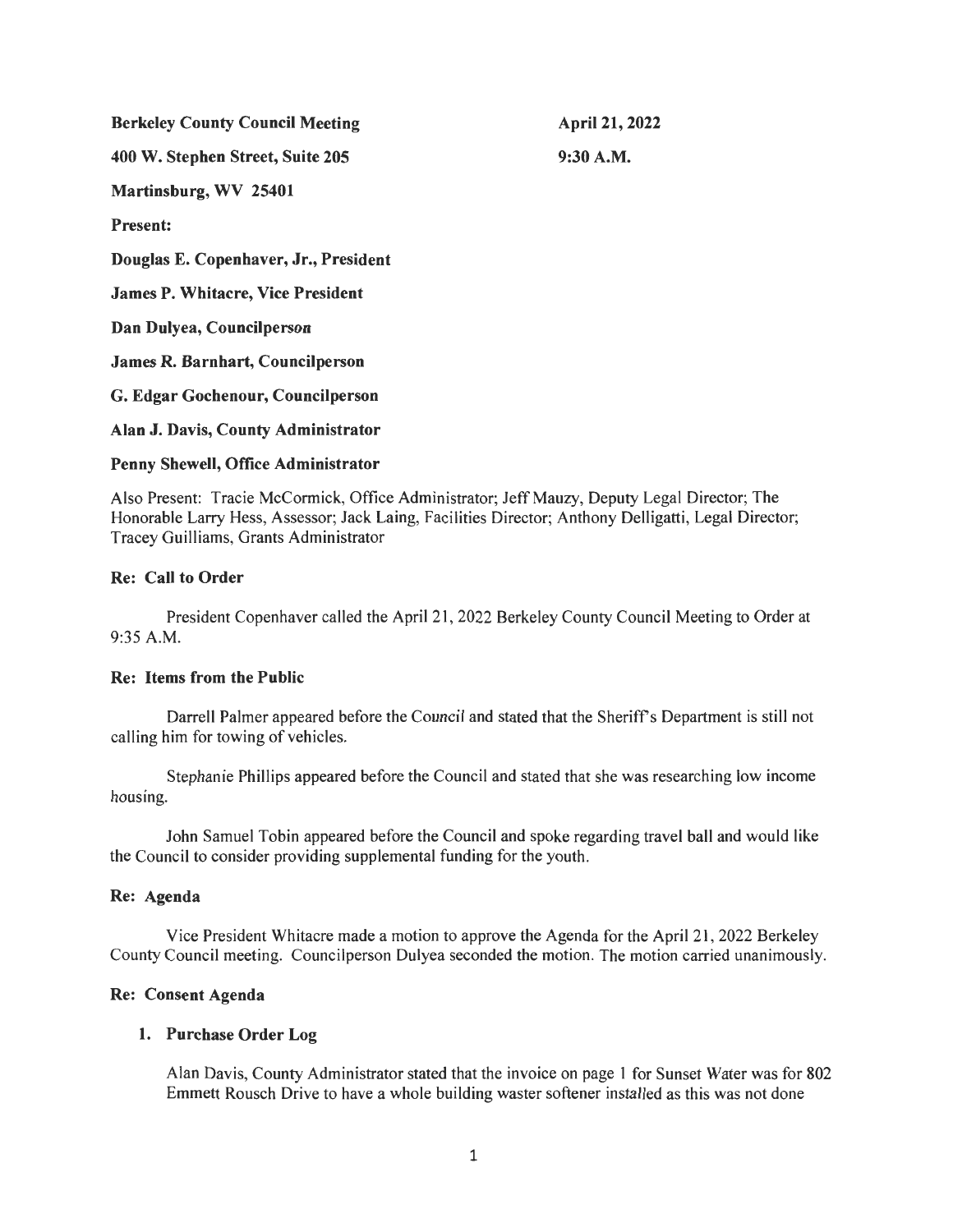previously and the hard water destroyed the ice machine. He also stated that the invoice for Wesbanco on page 6 was for the semi-annual bond payments.

Mr. Davis requested to remove the payment to Printing Impressions from the Purchase Order Log on the last page in the amount of \$41 ,094 as the payment was needed immediately and the check had already been issued.

Vice President Whitacre made a motion to remove the payment for Printing Impressions in the amount of \$41 ,094 from the Purchase Order Log. Councilperson Dulyea seconded the motion. The motion carried unanimously.

## **2. Internal Budget Revisions**

There were no internal budget revisions to be addressed.

#### **3. Changes in Status**

President Copenhaver stated that new hire recommendations were received from the Honorable Larry Hess, Assessor for Ashley Commer as a Transfer Clerk effective April 25, 2022 with an annual salary of\$31 ,429 and Yvonne McKenzie as a Personal Property Clerk with an effective date to be determined with an annual salary of \$31,429.

President Copenhaver stated that new hire recommendations were received from the Honorable Sheriff Nathan Harmon for Nathaniel Douglas Webb and Tyler Jacob Cooper as Deputies effective April 22, 2022 with annual salaries of \$45,623 .

President Copenhaver stated that a change in status was received from Tim Czaja, Community Corrections Director for Douglas Webb to receive an increase for his certification as a Firearms Instructor effective July I, 2021 with a salary increase from \$44,066 to \$44,566.

#### **4. Approval of Minutes**

There were no changes to the April 7, 2022 Berkeley County Council meeting minutes.

#### **5. Council Calendar**

President Copenhaver reviewed the Council calendar for the month of April.

#### **6. Board and Commission Calendar**

President Copenhaver reviewed the Board and Commission calendar for the month of April.

## **7. Letter of Endorsement**

#### **Re: Consent Agenda Approval**

Councilperson Dulyea made a motion to approve the Agenda for the April 21, 2022 Berkeley County Council meeting. Vice President Whitacre seconded the motion. The motion carried unanimously.

President Copenhaver recused himself from the meeting at 10:12 A.M.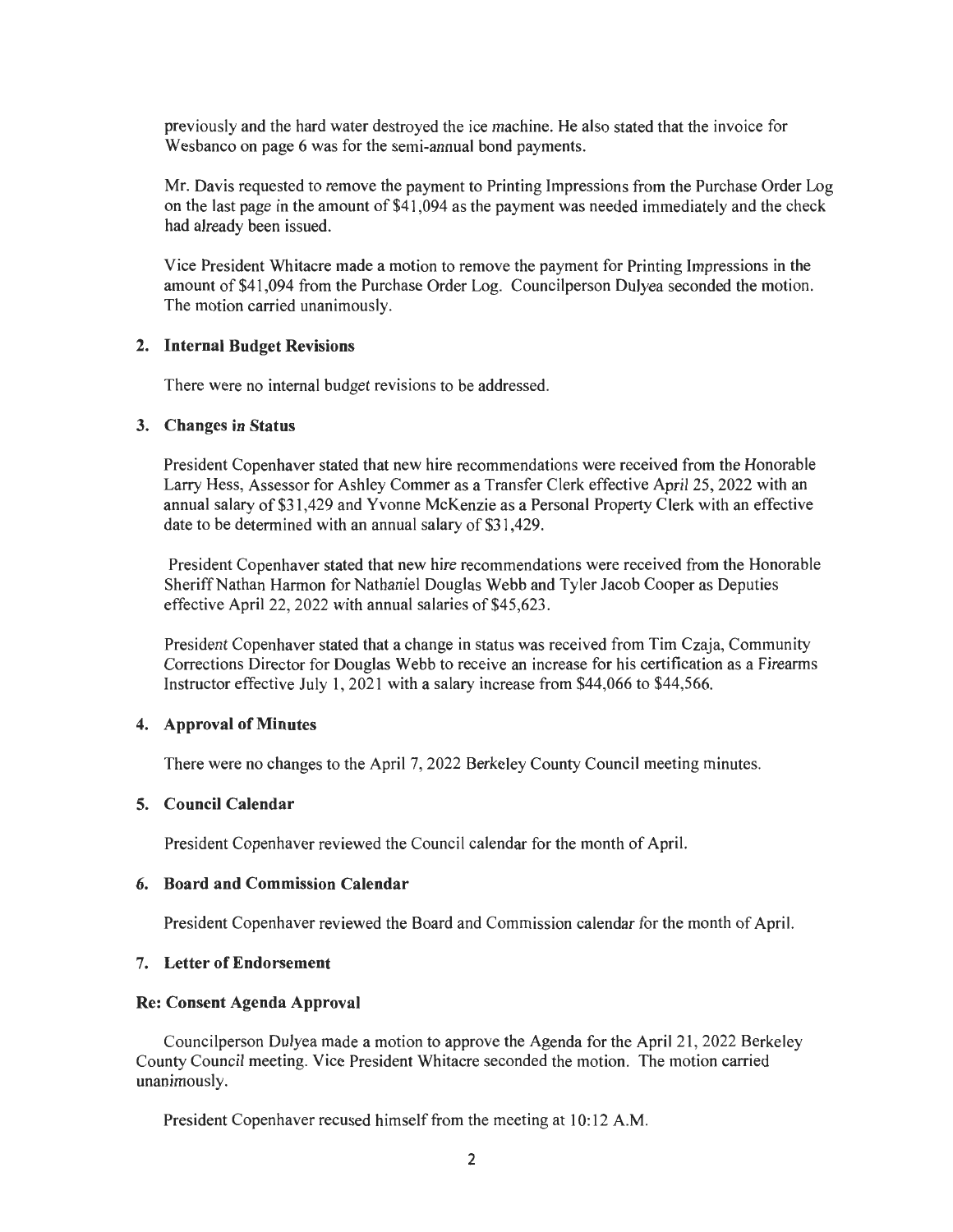## Re: Correction of Assessment Logs, Apportionment of Assessments, Deconsolidation and Consolidation of Properties Applications - Assessor's Office

The Honorable Larry Hess, Assessor appeared before the Council and presented two (2) personal tax exonerations for reason of office error totaling \$340.72.

Councilperson Gochenour made a motion to approve the two (2) personal tax exonerations for reason of office error totaling \$340.72. Councilperson Barnhart seconded the motion. The motion carried unanimously.

Mr. Hess presented one (1) real estate exoneration for reason of office error totaling \$1,918.61.

Councilperson Dulyea made a motion to approve the one (1) real estate exoneration for reason of office error totaling \$1 ,918.61. Councilperson Barnhart seconded the motion. The motion carried unanimously.

President Copenhaver returned to the meeting at 10: 15 A.M.

#### Re: Board Meeting Reports

Councilperson Barnhart reported that he attended the Health Department board meeting via ZOOM where they reported continuing to negotiate with the state on nurse's salaries to get a nurse.

Councilperson Dulyea reported that the Main Street Martinsburg meeting was cancelled due to the snow. He stated that he appeared on the WRNR Radio program and participated in a ZOOM call for the Wine event.

Vice President Whitacre reported that he attended the EPTA meeting stating that they are at 67% of their budget and have four (4) open positions. He stated that they are adding health care for their employees. He also reported that he attended the Airport Authority meeting and reported that fuel sales were average for this time of year.

Councilperson Gochenour reported that he attended the Planning Commission meeting where four (4) Pubic Hearings were conducted and the staff continues to work on the Ordinance.

President Copenhaver reported that he attended the Fireboard meeting where they discussed the replacement of some apparatus. He also reported that he attended the Stormwater Management meeting with Councilperson Gochenour.

## Re: Board and Commission Vacancies

The Council requested to have Andre Henderson scheduled for an interview for the Criminal Justice board and Hunter O'Neal scheduled for an interview as a candidate for either the CYB, Library board, Parks & Recreation or Home Consortium boards.

# Re: Bid Opening - RFP Roof Replacement 750 Baltimore Street

Alan Davis, County Administrator reviewed the RFP for the Roof Replacement at 750 Baltimore Street. He stated that the RFP was posted on the county web site, advertised in the Journal with the Certification of Publication present in the bid file and the read ahead and a mandatory pre-bid conference was held with three (3) addendums being issued.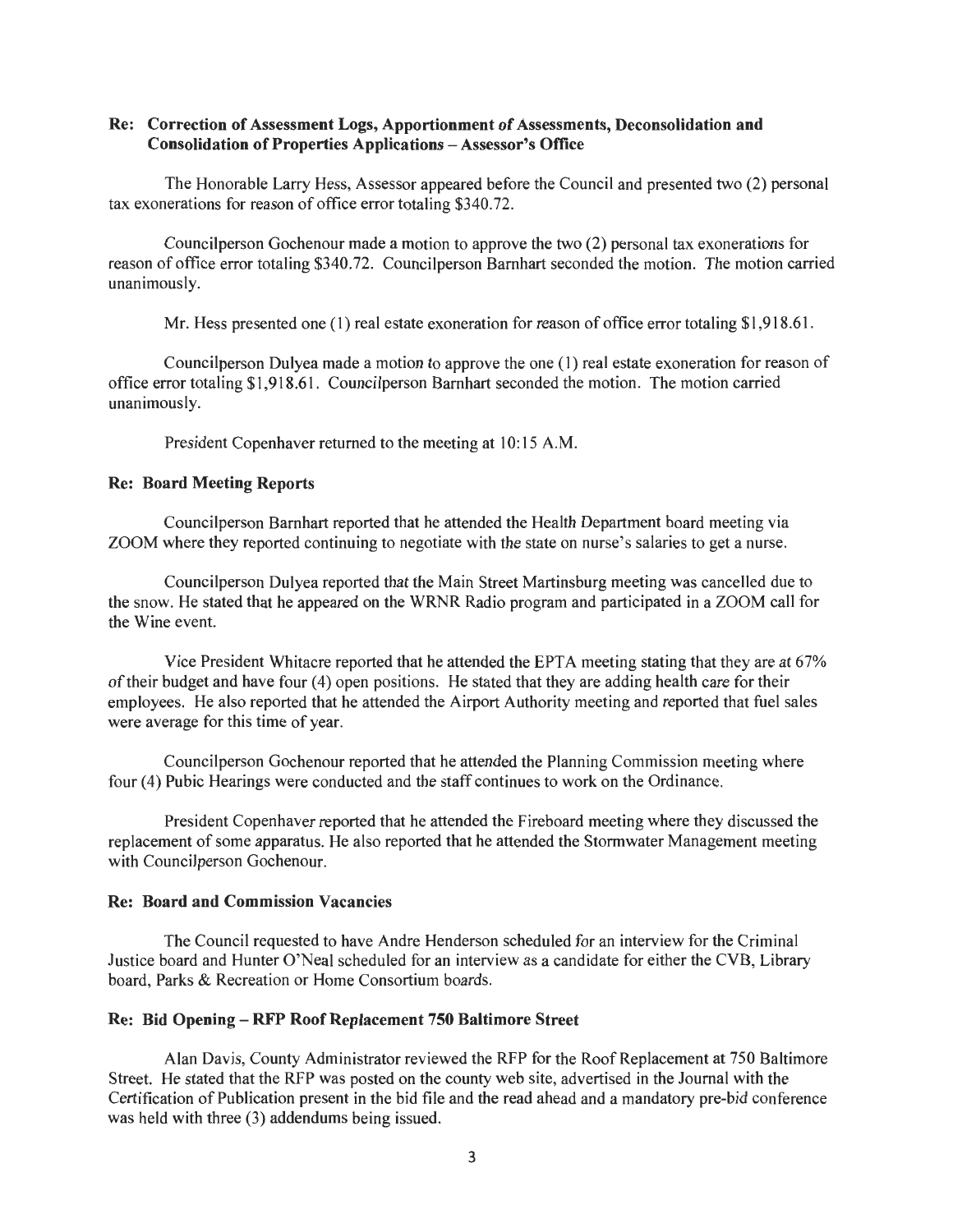| <b>Bid #/Name</b>  | <b>Lump Sum</b> | <b>Lump Sum</b>       | $R-20$ Mim | R-30 Min  | Cost to         |
|--------------------|-----------------|-----------------------|------------|-----------|-----------------|
|                    | 20 Yr           | <b>30 Yr Warranty</b> |            |           | Paint           |
|                    | Warranty        |                       |            |           | <b>Gas Line</b> |
| #1 Houck Services, | \$561,8000      | N/A                   | N/A        | N/A       | \$3,500         |
| Inc                |                 |                       |            |           |                 |
| Harrisburg, PA     |                 |                       |            |           |                 |
| #2 NVB Contracting | N/A             | \$802,200             | N/A        | N/A       | Included in     |
| of WV              |                 | R Panel Roofing &     |            |           | Price           |
| Martinsburg, WV    |                 | Gutters               |            |           |                 |
|                    |                 | \$1,064,560           |            |           |                 |
|                    |                 | Roof Over             |            |           |                 |
|                    |                 | Replacement           |            |           |                 |
|                    |                 | Gutters               |            |           |                 |
|                    |                 | Downspouts            |            |           |                 |
|                    |                 | \$1,286,310.90        |            |           |                 |
|                    |                 | Full Roof/Insulation  |            |           |                 |
|                    |                 | Gutters/Downspouts    |            |           |                 |
| #3 Black Stone     | \$885,000       | \$935,000             | \$125,000  | \$175,000 | \$2,500         |
| Roofing, LLC       | Re-roof/tear    |                       |            |           |                 |
| Winchester, VA     | off/new         |                       |            |           |                 |
|                    | system          |                       |            |           |                 |
|                    | Leave           |                       |            |           |                 |
|                    | existing        |                       |            |           |                 |
|                    | insulation      |                       |            |           |                 |
|                    |                 |                       |            |           |                 |
|                    | \$560,000       | \$630,000             | N/A        | \$175,000 | \$2,500         |
|                    | EPFM-           |                       |            |           |                 |
|                    | Flute Fill      |                       |            |           |                 |
|                    | System          |                       |            |           |                 |
|                    |                 |                       |            |           |                 |
|                    | \$525,000       | N/A                   |            |           |                 |
|                    | Roof            |                       |            | N/A       | \$2,500         |
|                    | Coating         |                       |            |           |                 |
|                    | System          |                       |            |           |                 |
|                    |                 |                       |            |           |                 |
|                    | \$900,000       | \$980,000             | \$125,000  | \$175,000 | \$2,500         |
|                    | Roof            |                       |            |           |                 |
|                    | Hugger Re-      |                       |            |           |                 |
|                    | Roof            |                       |            |           |                 |

At 10:00 A.M. President Copenhaver opened the sealed bids as follows:

# Re: Alan Davis, County Administrator Health Insurance Benefit Renewals

Alan Davis, County Administrator reviewed the health insurance benefits renewals. He stated that no changes were made to the current coverages and recommended that the Council renew the insurance contracts with Met Life with a one (1) year contract, VSP with a two (2) year contract, Delta Dental with a two (2) year contract and Highmark Blue Cross with an HRA and an HSA with a one (1) year contract. Mr. Davis also recommended that the Council increase the county contribution from \$8,300 to \$10,000 to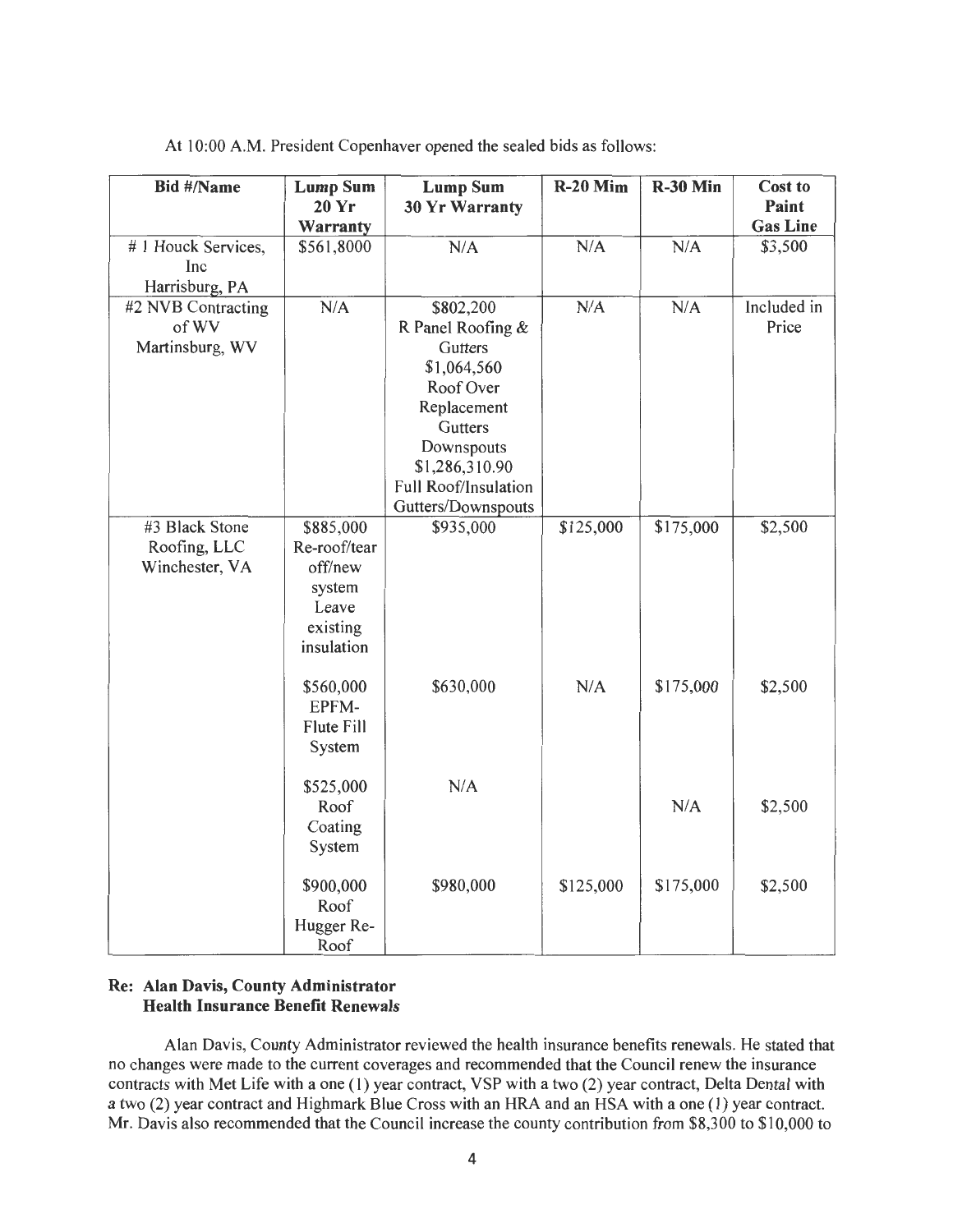assist employees with dependent coverage. In addition, Mr. Davis recommended that the Council increase the opt out amount from \$4,000 to \$5,000.

Vice President Whitacre made a motion to renew all health insurance benefits contracts as presented by Mr. Davis. Councilperson Dulyea seconded the motion. The motion carried unanimously.

Councilperson Dulyea made a motion to increase the county contribution to from \$8,300 to \$10,000 increase the opt out amount from \$4,000 to \$5,000. Councilperson Barnhart seconded the motion. The motion carried unanimously.

Lynn Gibson, Gibson and Associates appeared before the Council and stated that she felt the Council made some great significant changes over the past and looks forward to continue to work with the county.

# Re: Jim Ouellet, Executive Director, Berkeley County Public Service Water District Proclamation Drinking Water Week

Jim Ouelett, Executive Director, Berkeley County Public Service Water District appeared before the Council and presented and read a Proclamation for Drinking Water Week.

Councilperson Barnhart made a motion to adopt the Proclamation for Drinking Water Week. Councilperson Gochenour seconded the motion. The motion carried unanimously.

Mr. Ouelett stated that the Water District began in 1988 and are now serving up to 100,000 people every day. He also reviewed a powerpoint presentation of the water supply updates.

# Re: Executive Session - County Council Personnel, Real Estate Acquisition, Legal Matters and Economic Development

Vice President Whitacre made a motion to go into executive session for County Council personnel, real estate acquisition, legal matters and economic development at 12:04 P.M. Councilperson Barnhart seconded the motion. The motion carried unanimously.

President Copenhaver declared the Council out of executive session at 1: 11 P.M.

## Re: Supplemental Funding

Alan Davis, County Administrator reviewed the supplemental funding requests from agencies impacted most by COVID to be considered for supplemental funding with the American Rescue Act funding. A discussion followed by the Council.

# Re: Kevin Whitley, Crabtree, Rorhbaugh & Associates Health Department Additions

Kevin Whitley, Crabtree, Rorhbaugh & Associates appeared before the Council and reviewed the final plans for the Health Department additions.

## Re: Recess

Councilperson Barnhart made a motion to Recess the April 21 , 2022 Berkeley County Council meeting.